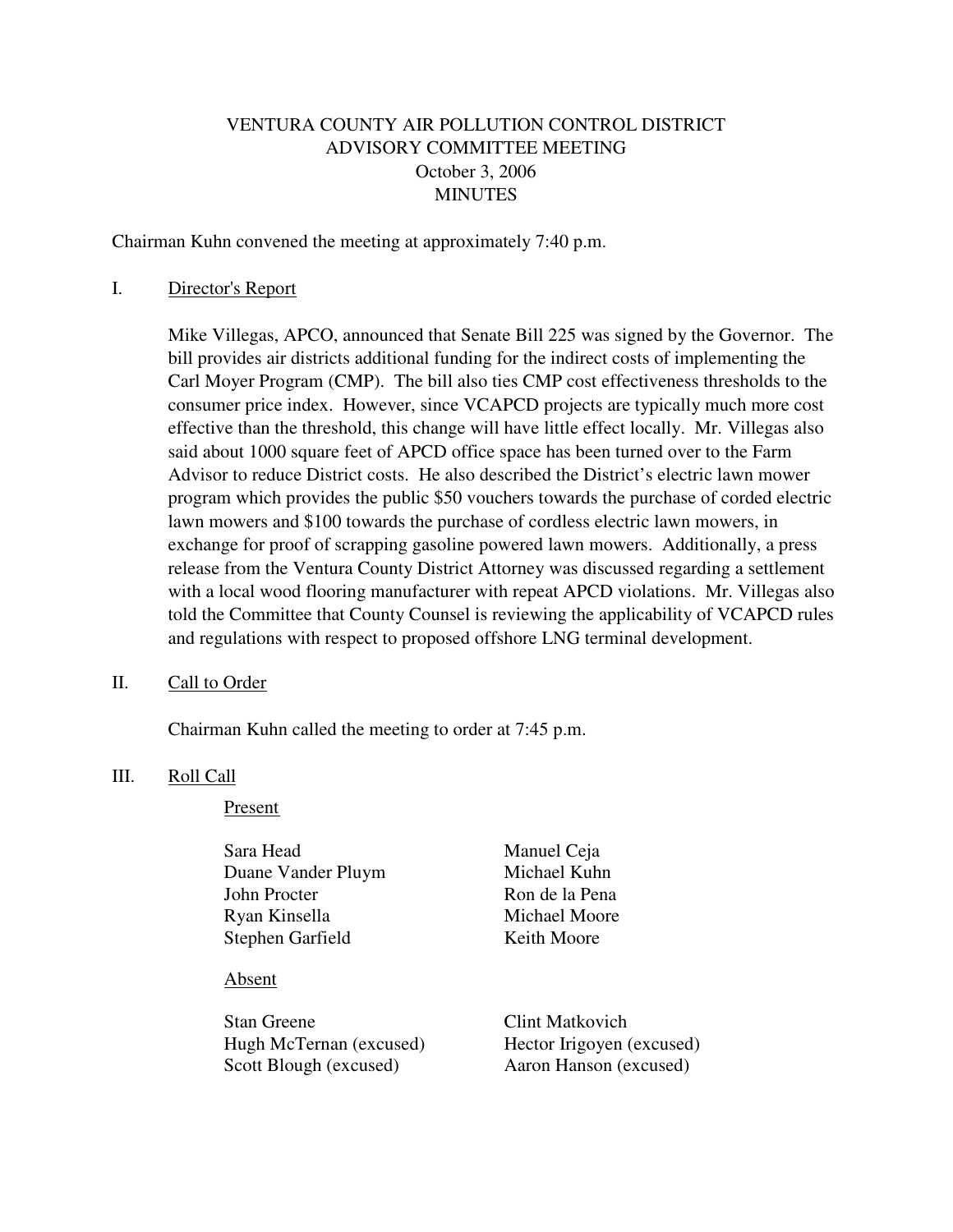Staff

Don Price Chris Frank Mike Villegas

Public What is the name of the potential AC member?

### IV. Minutes

The minutes of the July 25, 2006, meeting were approved.

### V. Committee Comment

Committee member Head disclosed that her employer is contracted to provide services for an entity affected by the proposed Rule 26.1 amendment, and asked for guidance as to whether such employment constitutes a conflict of interest. Mike Villegas (the APCO) responded that County Counsel determined similar situations were not conflicts of interest.

Committee member Garfield expressed his opinion that the Committee's advisory role should be expanded to more than just rule development activities. He relayed his recent experience of meeting with the APCD Compliance division manager and riding along with APCD inspectors for two days of field work. Based on that experience, he made the following recommendations:

1) Geographic areas of responsibility and specializations in specific industries should be rotated among inspectors. He is concerned that continuing relationships between inspectors and regulated parties breeds too much familiarity, which could get in the way of effective enforcement. He also said a fresh set of eyes for each inspection would likely discover additional violations. He noted that during his ride-along with an inspector he found a bag house that inspectors had not noticed.

2) Each inspector should be assigned a laptop computer to increase efficiency by enabling them to complete reports in the field and ensure that inspectors have all necessary documentation available at all times. He noted that he observed inefficient use of time in the field searching for paperwork.

3) Policies should be developed for inspectors to report possible violations of workplace safety laws, and non-air pollution environmental laws to the proper agencies. He noted examples of safety violations and hazardous waste violations he noticed during his ride-along with inspectors.

Committee member Michael Moore warned staff to check with County Counsel before developing any policies to aid enforcement of other agencies' regulations.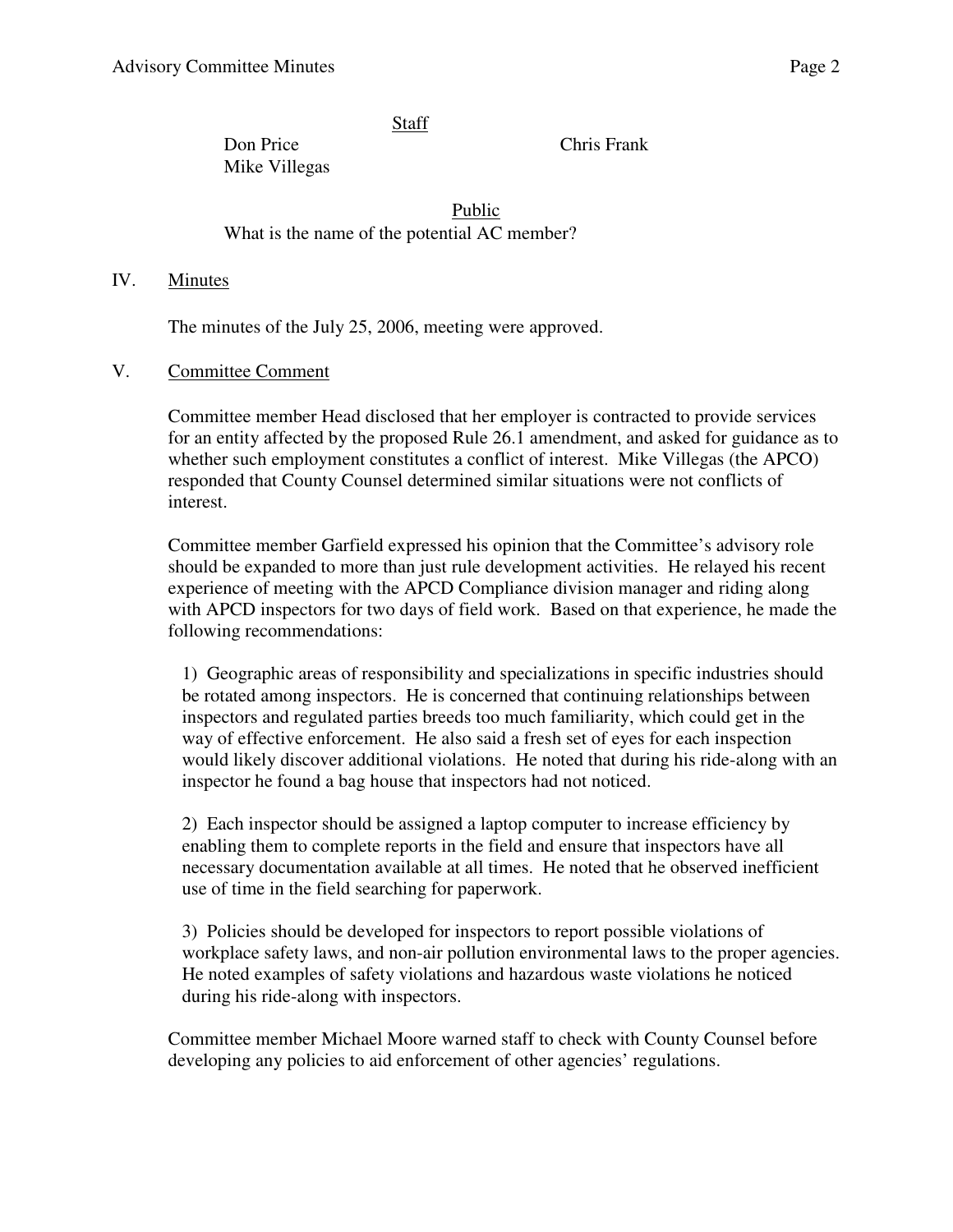The APCO discussed the idea of cross training compliance staff and said inspectors are already cross trained to determine compliance for multiple types of emission sources. He also said staff has been discussing the idea of providing laptop computers for inspectors.

Committee member Keith Moore asked for an update on the District's attainment status for the PM standard. He noted a map in a publication showed Ventura County as nonattainment. The APCO reported the District is an attainment area for the federal; PM standards and said the map was incorrect. Committee member Keith Moore said the press should be notified that the map is incorrect. The APCO said he would discuss the issue with EPA Region IX staff.

Committee member Keith Moore asked for an update on the District's fiscal status. The APCO reported the District has cut \$850,000 out of its budget shortfall by reducing staff and office space and raising fees.

Committee member Keith Moore said the District needs to redesign its business plan to put it in financial balance and suggested the formation of a subcommittee to explore ways of achieving financial balance.

Committee Chair Michael Kuhn directed that an item be placed on the January 2007 agenda to form a subcommittee to explore possible fiscal restructure of the District.

Committee member Ceja suggested that the Chair direct all members of the Committee to become familiar with VCAPCD Rule 3 and the Advisory Committee bylaws which describe the role of the Committee. The APCO said staff would distribute copies of these items at the January 2007 meeting.

## VI. Public Comment

There was no public comment.

### VII. Old Business

There was no old business.

### VIII. New Business

Proposed Amendments to Rule 26.1, New Source Review, Definitions

Staff member Don Price began his presentation on the proposed rule amendment as described in the staff report.

Committee member Keith Moore asked what was the purpose of the rule amendment. Staff responded that NSR requires all new facilities to apply BACT, and to offset the residual emissions with emission reduction credits. The proposal would enable biosolids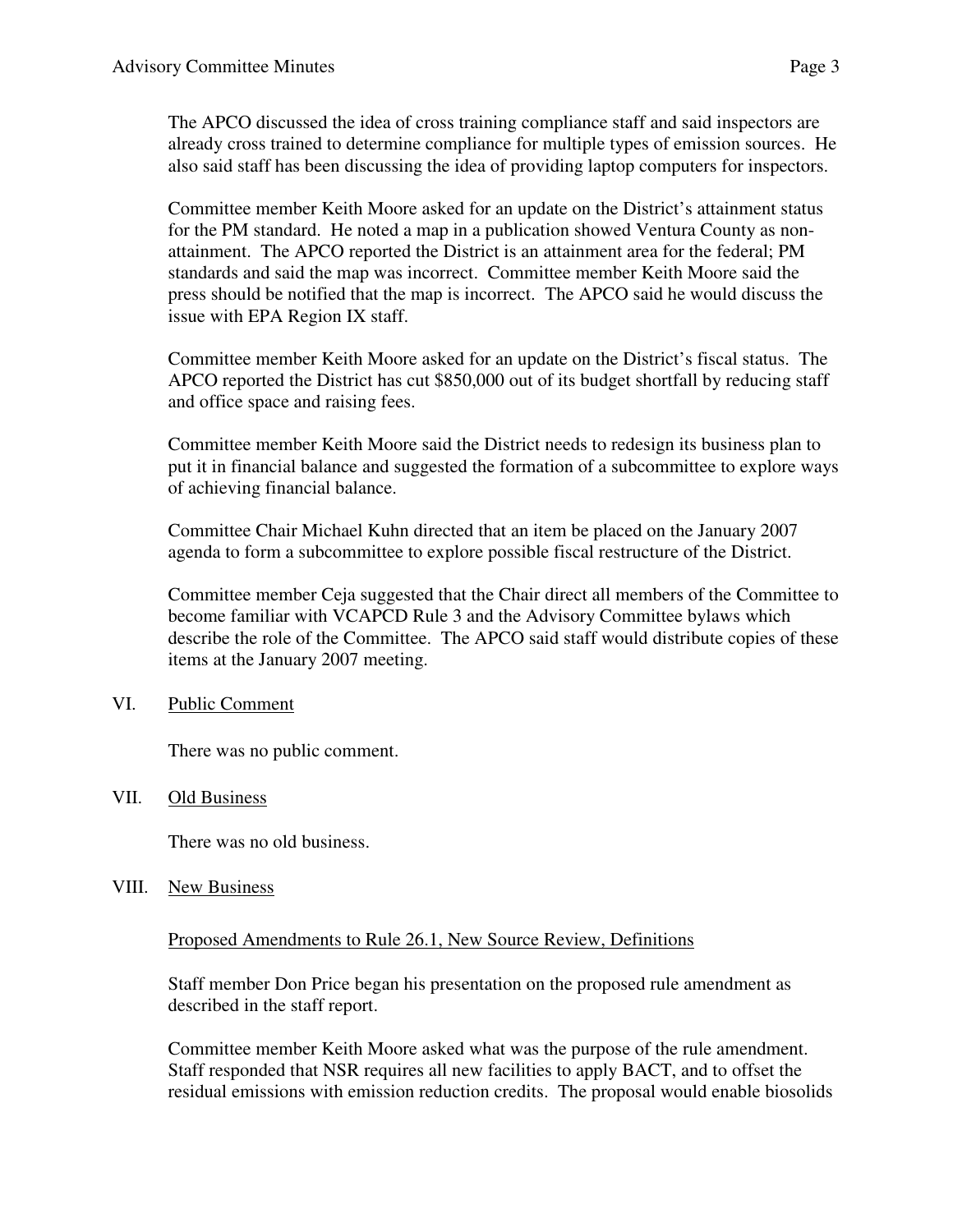processing facilities to obtain emission reduction credits from the essential public services bank at no cost rather than obtaining them on the open market. A biosolids processing facility located at publicly owned sewage treatment plant is currently eligible to withdraw emission reduction credits from the essential public services bank at no cost. The proposal would extend that eligibility to publicly owned biosolids processing facilities at a location other than publicly owned sewage treatment plant.

Committee member Keith Moore asked who directed staff to amend the rule. Staff responded that the Board and city officials directed the amendment after determining that Ventura County would soon be prohibited from disposing of its sewer sludge in Kern County.

Committee member Keith Moore asked how staff determined that the rule amendment is not a relaxation prohibited by Senate Bill 288. Staff responded that the rule revision only changes the pathway for obtaining emission reduction credits to offset residual emissions. All residual emissions will continue to be fully offset as required by NSR.

Committee member Michael Moore said that by giving biosolids processing facilities a waiver from obtaining costly offsets on the open market, they could be getting the equivalent of public financing, and the result could be a less effective set of emission controls and subsequent offsetting of a higher residual. Staff responded that because BACT is the same regardless of where the offsets are obtained (open market or essential public services account); the residual emissions to be offset are equivalent.

Committee member Michael Moore asked if the proposed language is strong enough to prevent the use of essential public service emission reduction credits to offset emissions from sludge imported from outside Ventura County. Staff responded yes, because the language is tied to raw material generated at wastewater treatment plants located in Ventura County. However, credits obtained on the open market could be used to offset emissions from sludge imported from outside Ventura County.

Committee members discussed the need to address the sewage sludge problem that has been passed on to Ventura County by the Kern County ordinance prohibiting land farming of sewage sludge and the possible location of the plant near Santa Paula.

Committee member Keith Moore stated he felt the Committee was being used as a rubber stamp. He said the lack of information in staff's report on the amount of potential air emissions from biosolids facilities made it impossible for him to make an informed decision. He requested that each Committee member be polled for their opinion.

Committee Chair Michael Kuhn polled the members.

Committee member de la Pena said the presentation lacked some critical information. He said there was no information of whether shipping sludge out of the county for treatment is an option, or whether the proposed rule amendment would wedge the door open for possible importation of sludge.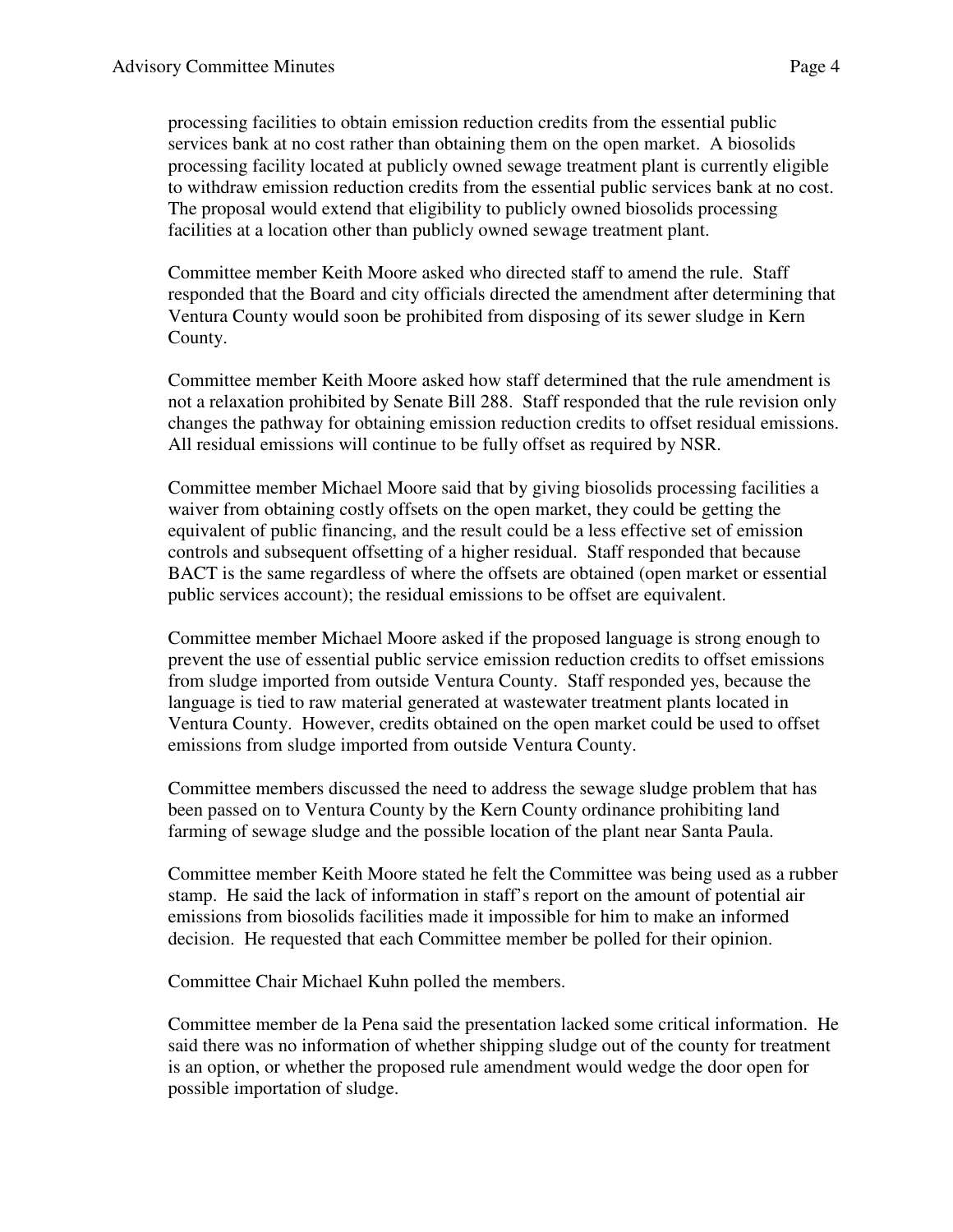Committee member Garfield said the committee is being asked if sewage sludge treatment is an essential public service. He said he believes it is.

Committee member Kinsella said he had no problem with the proposal for sludge generated in Ventura County.

Committee member Vander Pluym said since a publicly owned sewage treatment plant is already eligible to use essential public service credits to offset emissions from sludge processing, offsite processing should also be eligible.

Committee Chair Kuhn had no comment.

Committee Vice Chair Head had no comment.

Committee member Ceja said he is supportive of the proposal. Since publicly owned biosolids processing at a sewage treatment plant is already considered an essential public service, it would continue to be an essential public service at another location.

Committee member Procter said he will support the proposal. Sewage sludge processing is an essential public service.

Committee member Michael Moore expressed some concern for staffs CEQA analysis and suggested that staff consider filing a Notice of Exemption fro CEQA. He said he thought the proposal is in the taxpayer's interest.

Committee member Ceja recommended the words "nutrient rich" be stricken from the language. He also said the two proposed definitions had some circular and conflicting provisions and suggested changes. Committee members agreed and staff promised to review and correct the language as necessary.

Committee members discussed whether or not a facility that treats non-sewage sludge (e.g.; oilfield sludge) or has a mix of sewage sludge and non-sewage sludge should be eligible to use essential public service emission reduction credits.

Staff explained that the language would authorize the use of essential public service emission reduction credits for all types of sludge processed at publicly owned waste water treatment plants located in Ventura County.

Committee member Garfield made a motion to recommend approval of staff's proposal with changes as discussed.

Committee member Procter seconded the motion and the Committee voted to approve the motion by a vote of nine Yes and one No.